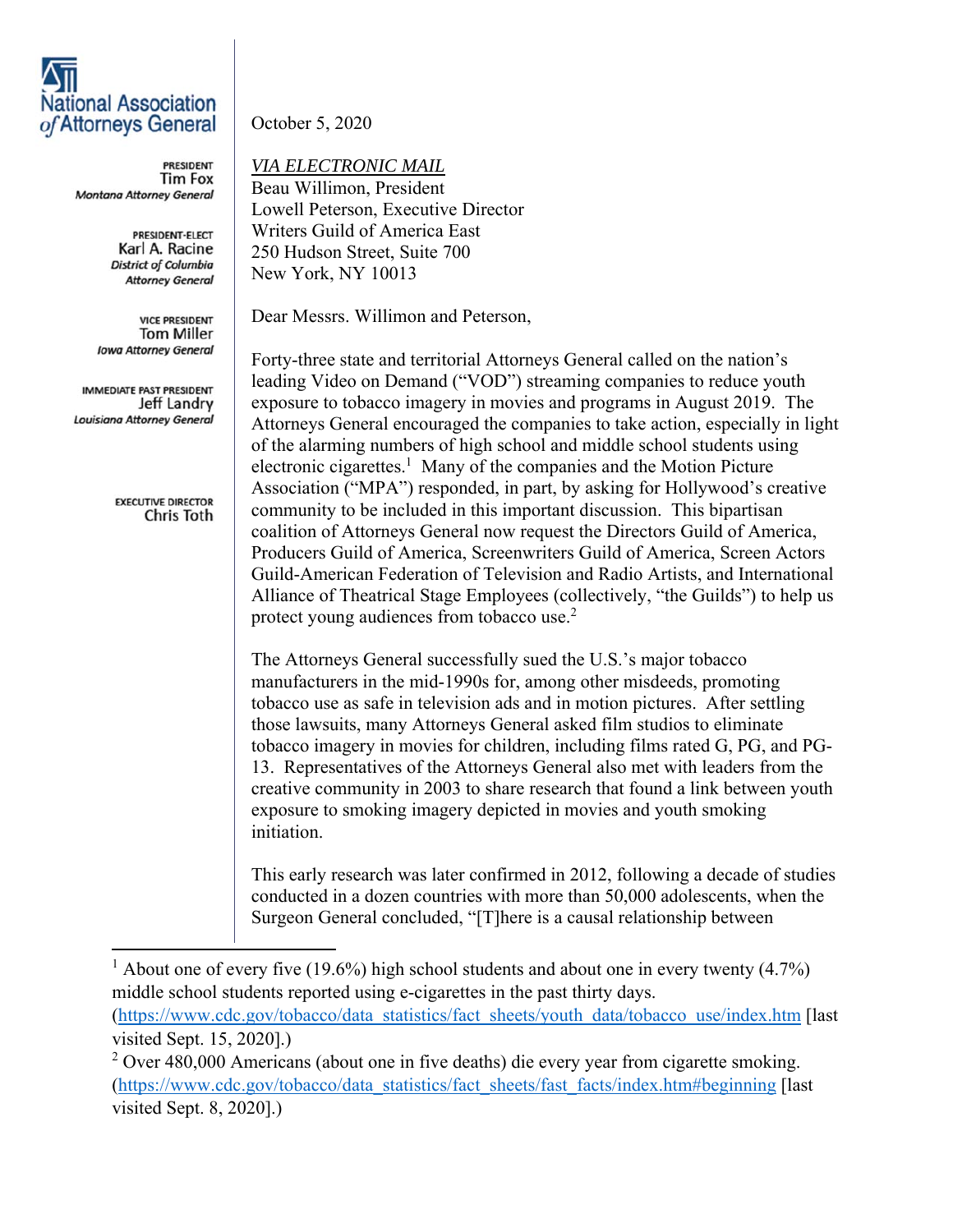Letter to Writers Guild of America East October 5, 2020 Page 2 of 6

depictions of smoking in the movies and the initiation of smoking among young people."<sup>3</sup> A 2020 study by Truth Initiative now shows youth and young adults who watch episodic programs with tobacco imagery via streaming, cable, and broadcast television are significantly more likely to initiate vaping than those who are not exposed to tobacco imagery on those media. In fact, even those with low levels of exposure were more than twice as likely to start using e-cigarettes, and those with high exposure were over three times more likely.<sup>4</sup> Previous studies by Truth Initiative found higher percentages of tobacco imagery in streamed original programs that are popular with youth during the 2015-2016 and 2016-2017 seasons than on broadcast television.<sup>5</sup> Compounding these findings, many American children are now consuming more media while at home, as a result of the COVID-19 pandemic.<sup>6</sup>

In the race to launch new platforms, provide more content, and capture audiences, many streaming companies failed to consider the impact that easy access to movies and programs with tobacco imagery has upon children. The MPA ratings system and TV Parental Guidelines, that were designed to shield youth from mature content in theaters and on broadcast television, provide little protection in the world of VOD streaming. With no industry-wide safeguards in place, children can more easily view mature content, including streaming PG-13, TV-14, R, and TV-MA-rated movies and programs with tobacco imagery.

We ask the Guilds to use their collective influence to persuade members of the creative community to depict tobacco imagery responsibly, while still supporting artistic freedoms. We also ask the Guilds to encourage streaming companies to adopt best practices that navigate youth audiences away from movies and shows with tobacco imagery. Among these practices, we have proposed banning tobacco imagery in all future, original youth-rated or youth-targeted content, with limited exceptions.<sup>7</sup> We have also asked streaming companies to recommend and promote

<sup>3</sup> U.S. Department of Health and Human Services, *Preventing Tobacco Use Among Youth and Young Adults: A Report of the Surgeon General.* Rockville, MD*,* 2012, at 602.

<sup>&</sup>lt;sup>4</sup> Morgane Bennett, et al., *Exposure to Tobacco Content in Episodic Programs and Tobacco and E-Cigarette Initiation*, Preventive Medicine, https://doi.org/10.1016/j.ypmed.2020.106169, Aug. 1, 2020, at 3.

<sup>5</sup> Truth Initiative, *While You Were Streaming: Smoking on Demand – A Surge in Tobacco Imagery is Putting Youth at Risk*, June 2019, at 4.

<sup>&</sup>lt;sup>6</sup> The Nielsen Company reported a 55% increase in VOD streaming.

<sup>(</sup>https://www.nielsen.com/us/en/insights/article/2020/connected-tv-usage-remains-above-precovid-19-levels-as-traditional-tv-viewing-normalizes/ [last visited Sept. 8, 2020].

 $<sup>7</sup>$  As exceptions, youth rated content may 1) depict historical figures who actually used tobacco</sup> or 2) clearly show the negative health effects of tobacco use. All other content with tobacco imagery should be rated TV-MA, R, or a higher designation.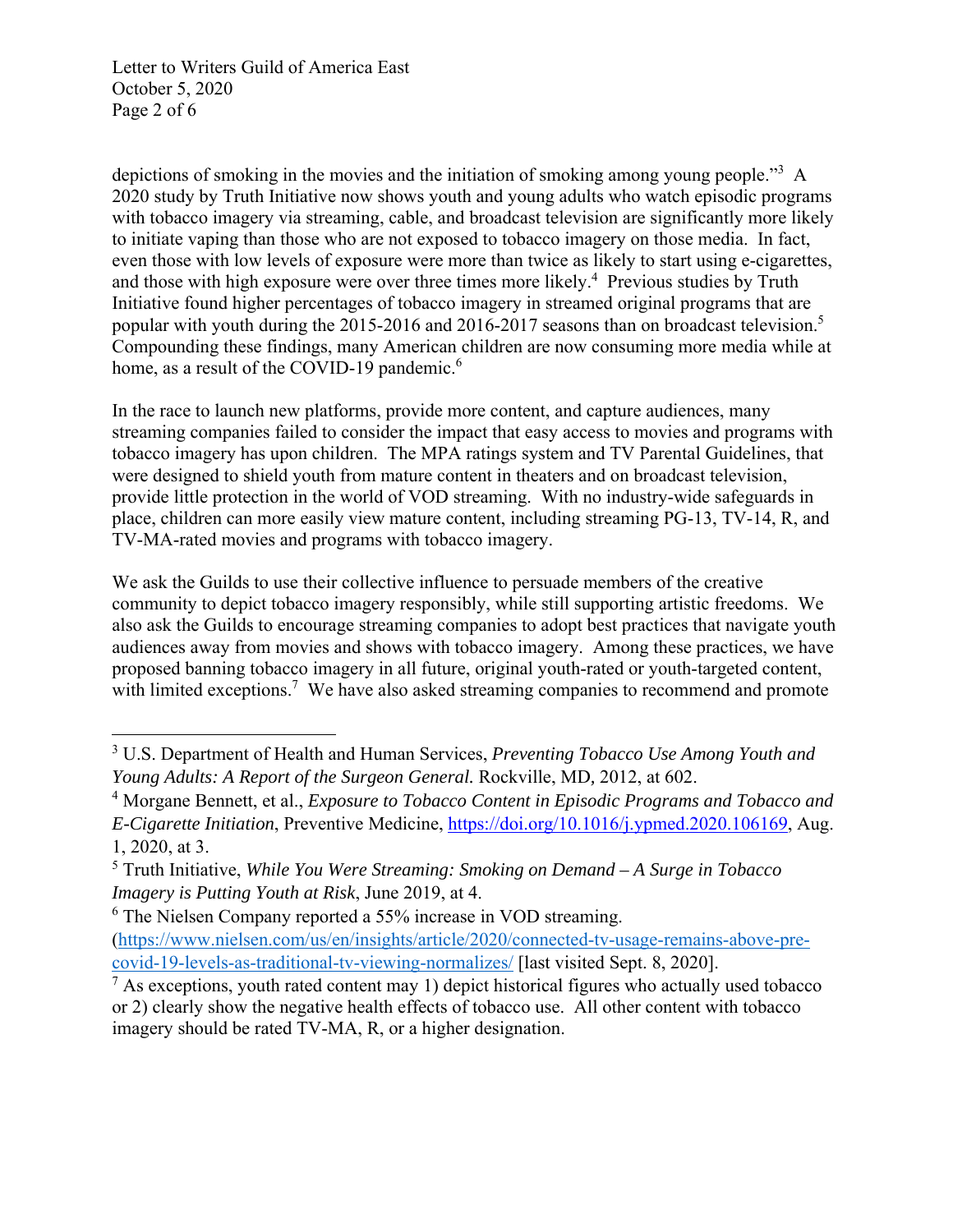Letter to Writers Guild of America East October 5, 2020 Page 3 of 6

only tobacco-free titles for children and families. We have challenged the companies to mitigate the historic and cumulative impact of watching tobacco imagery in movies and programs by running strong anti-tobacco spots, especially before videos with smoking or vaping. In addition, we have encouraged the companies to display prominent and forceful tobacco warnings before content with tobacco imagery and to offer effective parental controls, so families may be empowered to choose smoke-free content.

The Guilds' assistance and support is critical to implementing these changes and stopping the renormalization and glamorization of tobacco use. We look forward to opening discussions with you about ways the creative community can protect children, while maintaining artistic integrity. Please respond to Michael Hering, Director and Chief Counsel, National Association of Attorneys General Center for Tobacco and Public Health, at mhering@naag.org or (202) 326- 6023, by October 30, 2020, with the name and title of a contact person within your organization with whom we can speak regarding this important matter. Thank you for your attention to this critical issue.

Sincerely,

Xavier Becerra Douglas Peterson California Attorney General Nebraska Attorney General

Clyde "Ed" Sniffen, Jr. Acting Alaska Attorney General

Weise

Phil Weiser Colorado Attorney General

Widop

Leslie Rutledge Arkansas Attorney General

William Tong Connecticut Attorney General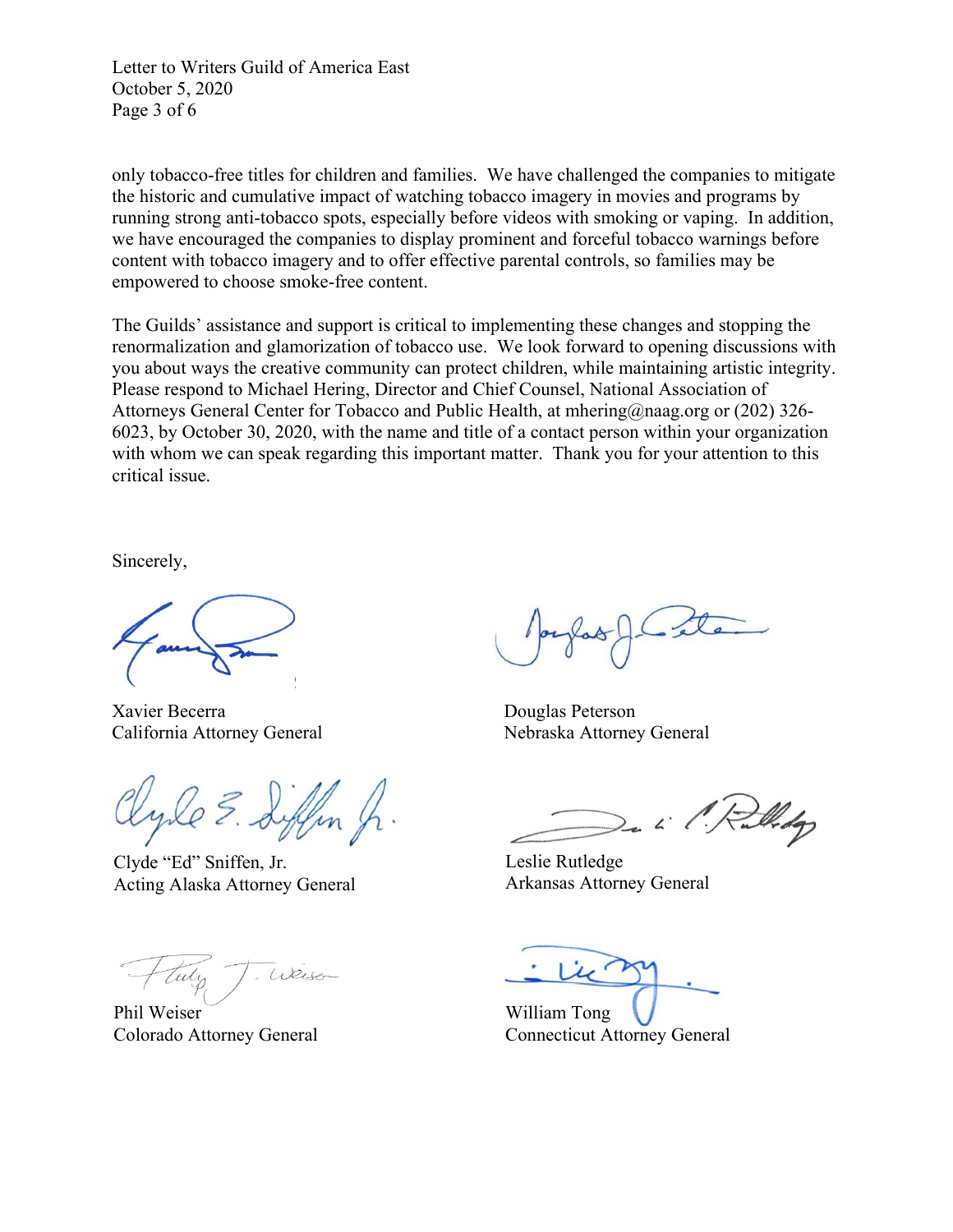Letter to Writers Guild of America East October 5, 2020 Page 4 of 6

athleen Carnings

Kathleen Jennings Delaware Attorney General

Leevin Taitano Camacho Guam Attorney General

Clare E. Connors Hawaii Attorney General

 $\leftarrow$ 

Kwame Raoul Illinois Attorney General

ent Schmit

Derek Schmidt Kansas Attorney General

j

Jeff Landry Louisiana Attorney General

 $Bia - E$  feel

Brian Frosh Maryland Attorney General

Karl-A. Racine District of Columbia Attorney General

いしい Ashley Moody

Florida Attorney General

 $\sqrt{\alpha}$  $\sim$ l

Lawrence Wasden Idaho Attorney General

Tom Nilley

Tom Miller Iowa Attorney General

Daniel Cameron Kentucky Attorney General

aron M. Frey

Aaron M. Frey Maine Attorney General

Maura Healey Massachusetts Attorney General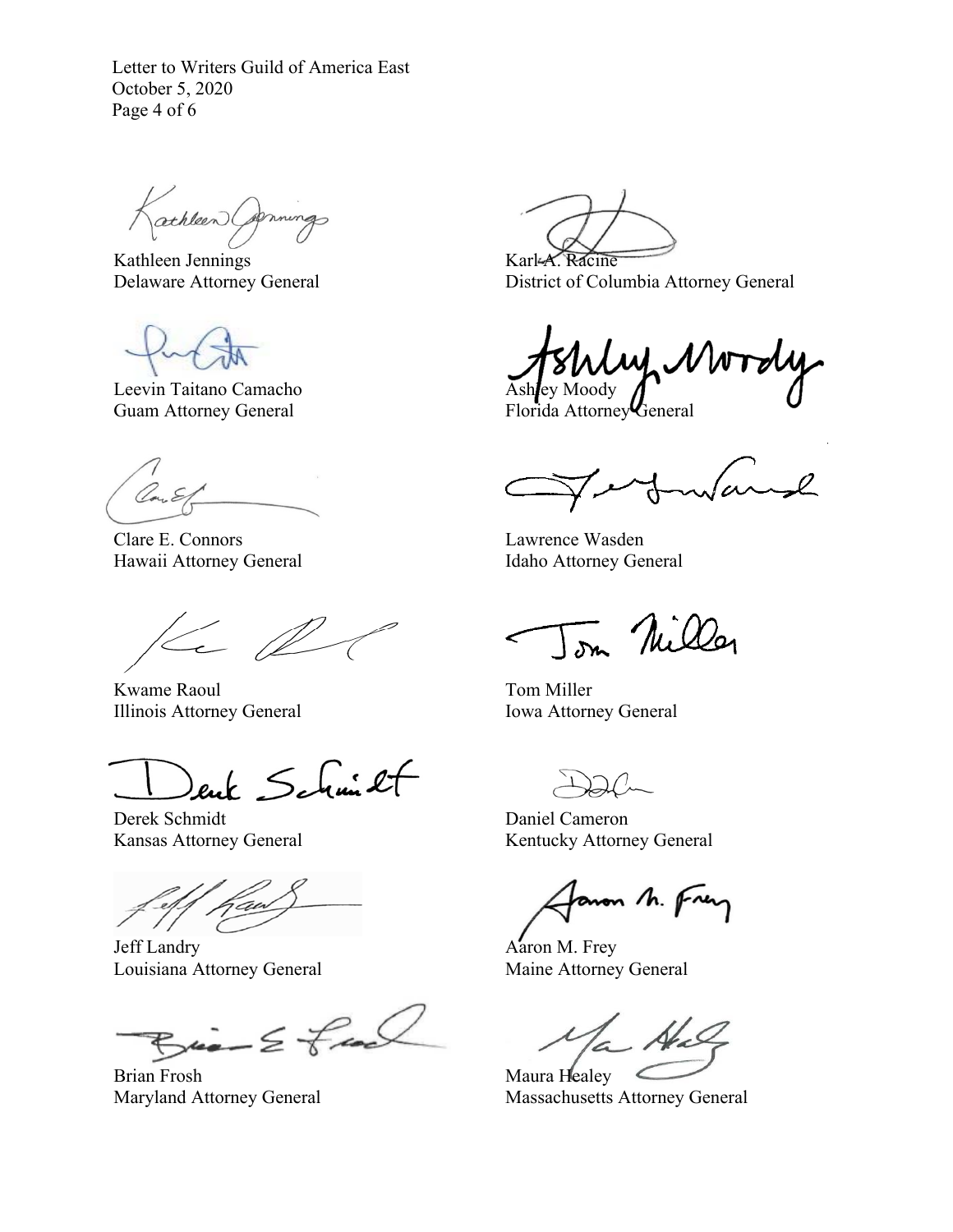Letter to Writers Guild of America East October 5, 2020 Page 5 of 6

Dana Wessel

Dana Nessel Michigan Attorney General

Tim Fox Montana Attorney General

Gordon MacDonald New Hampshire Attorney General

for be

Hector Balderas New Mexico Attorney General

lad Stán

Josh Stein North Carolina Attorney General

Jave Yost

Dave Yost Ohio Attorney General

ahellitos

Keith Ellison Minnesota Attorney General

 $\frac{1}{2}$ 

Aaron D. Ford Nevada Attorney General

Gurbir S. Grewal New Jersey Attorney General

LettiA JAmes

Letitia James New York Attorney General

Suns Manber

Edward Manibusan Northern Mariana Islands Attorney General

Mike Hunter

Oklahoma Attorney General